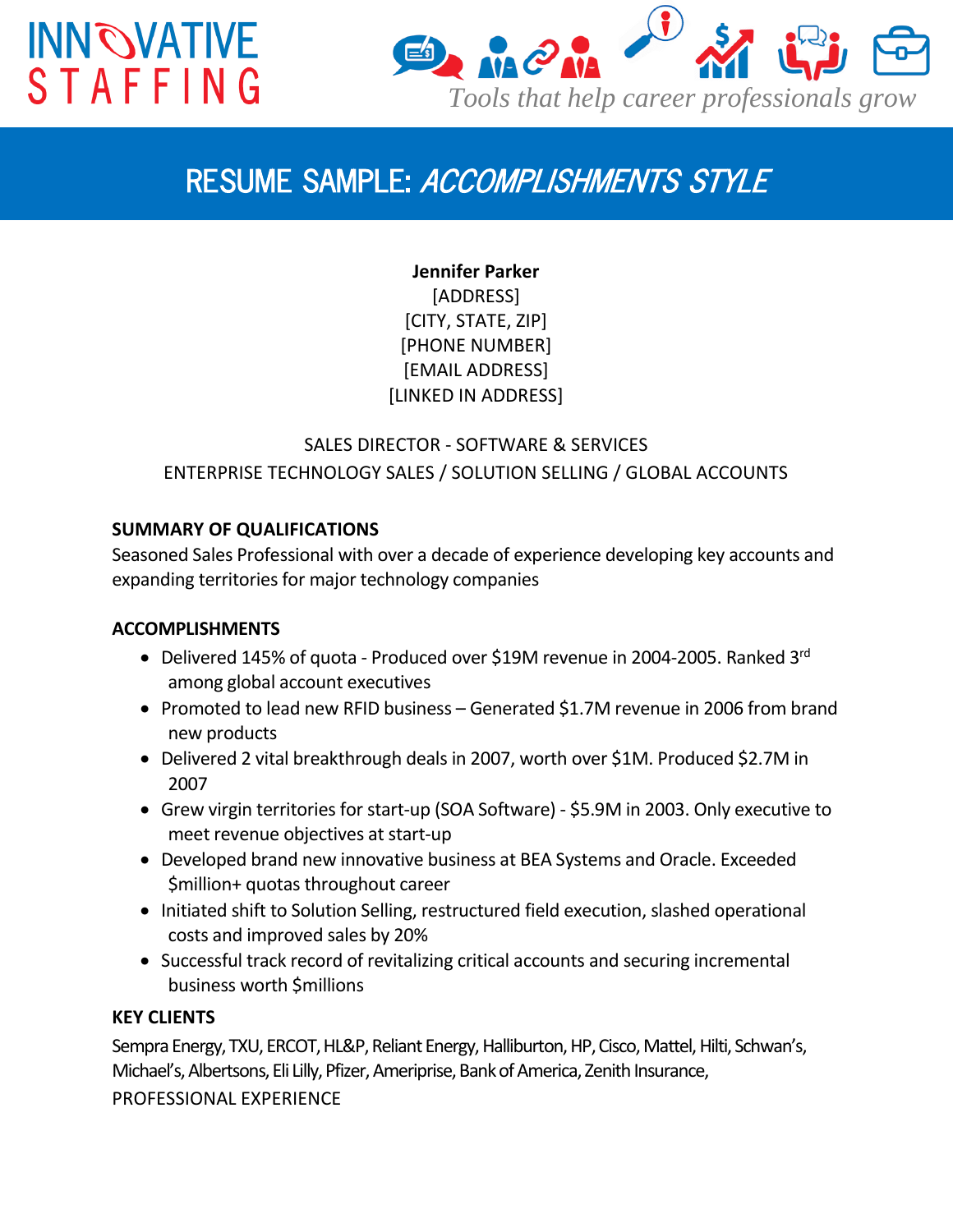# **INN OVATIVE STAFFING**



## *RESUME SAMPLE: ACCOMPLISHMENTS STYLE*

#### **EXPERIENCE**

#### **Software Consultants, Inc, Phoenix, AZ 2007 - Present** *Senior Sales Manager*

*Recruited to expand business integration services for lagging division*

- Attained total \$2.7M revenue. Boosted service area revenue beyond \$100M, with 15% growth.
- Delivered two crucial deals, worth over \$1M+.
- Built key relationships to salvage critical account and secured additional business, worth \$1.4M.
- Nurtured key ISVs alliances (IBM, BEA, Oracle) to build opportunity pipeline.

#### **BEA Systems, Inc. (now Oracle Corp.), Houston, TX. 2004 - 2007** *Sales Leader - Remote Products*

*Promoted to expand sales of newly acquired remote products & executed dual function of sales leader and account executive*

- Delivered three-fold revenue growth. Spearheaded sales of brand new product into nontraditional markets.
- Built \$5M pipeline, secured pilot wins and closed \$1.7M of new solution sales from marquee clients (HP, Albertsons, Schwan's, AT&T and others).
- Successfully developed alliances with SIs, ISVs and VARs (INTEL, CISCO, HP, CSC, TCS, Rush Tracking, Agilysys, Vontu, Odin).

#### **Global/Enterprise Accounts Executive**

*Hired to incubate strategic sales group and drive revenue from global accounts in manufacturing and distribution industries.*

- Exceeded revenue goals (\$14.7M on \$10M quota) from premier manufacturing and distribution clients (DHL, HP, UPS, GIST) in North America and Europe.
- Cultivated C-Level relationships and executed sales strategy to build 4X pipeline.
- Developed channel alliances (with INTEL, Accenture, and HP) to up-sell and garner support for product expansion at key clients.
- Generated over \$4M from one global client, managing activities across Germany, Czech Republic, UK and USA.

#### **Digital Matrix, Houston, TX. 2000 - 2004**

*A pioneering start-up in Web services Management and Security software*. *Executive – Sales & Operations*

Top revenue producer and only executive to meet target goals, contributing to 30% growth in